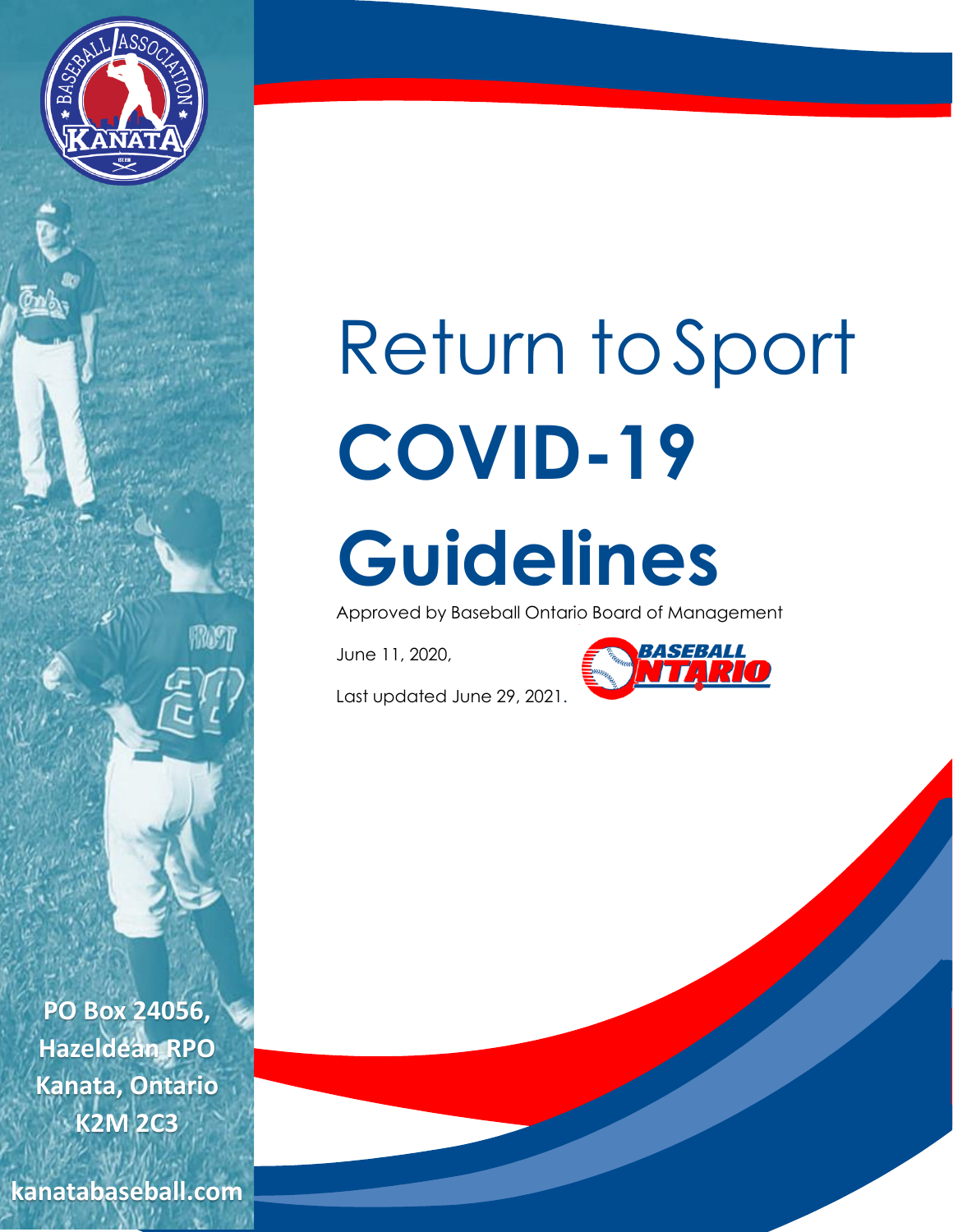## **Table of Contents**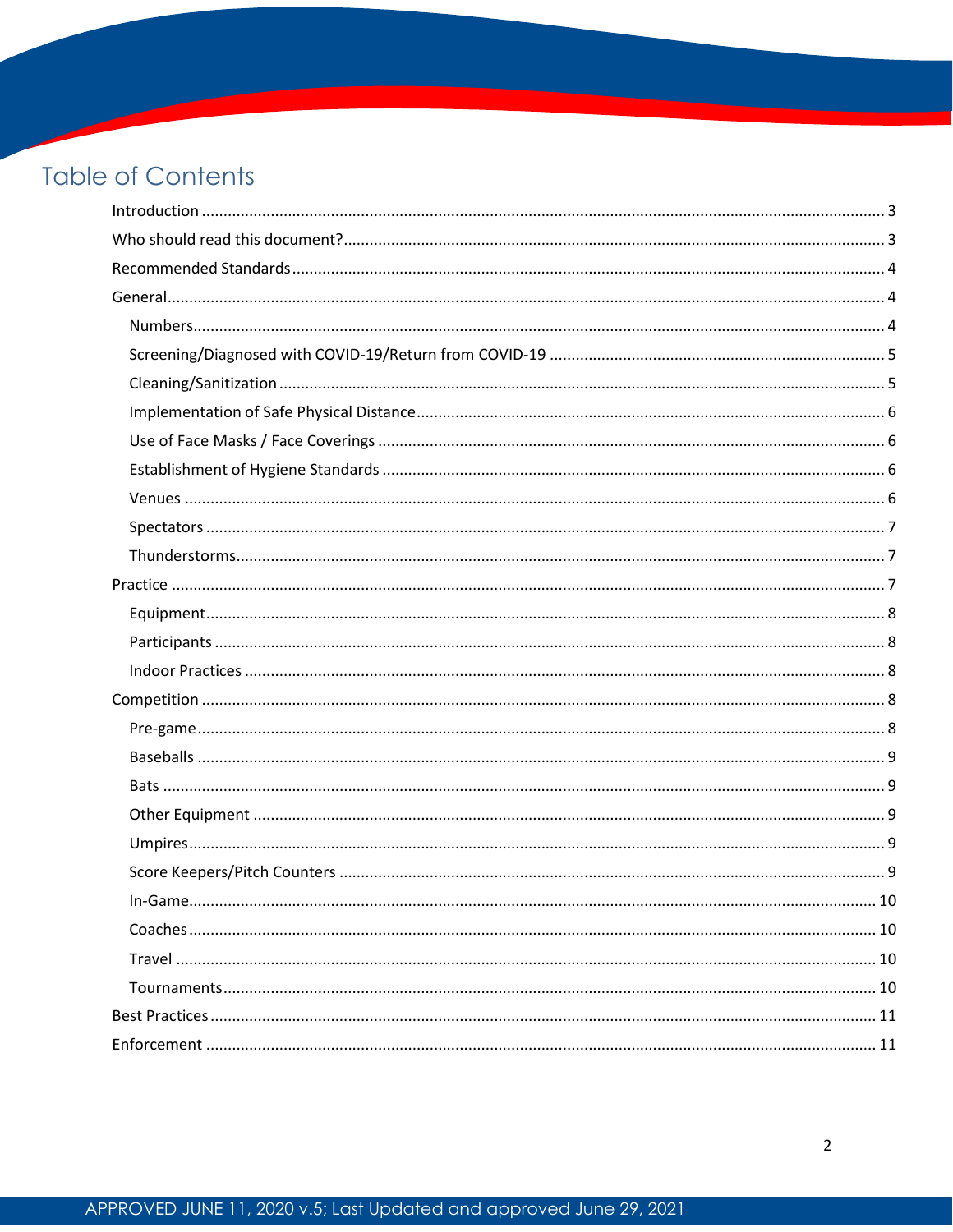## **Introduction**

<span id="page-2-0"></span>Kanata Baseball Association (KBA) remains committed to the safety of the baseball community in Ontario. While we are anxious for the return of our game, reopening baseball must take place within the context of the general reopening fromCOVID-19 closures occurring within the province. While we love baseball, the health and welfare of ourparticipants must not be compromised. This document, as it may be updated from time to time, provides guidance on how baseball can return when it is deemed safe to do so by the Province of Ontario, municipal governments and public health authorities.

The principal purpose of this document is to provide a required framework and general recommendations to the Kanata baseball community, during the global COVID-19 pandemic, for the safe return to baseball. The framework in this document is subject to all provincial emergency orders, advice and recommendations of public health authorities, municipal by-laws or other requirements, and requirements of facility owners. To the extent of any conflict between thisframework and these other requirements, these other requirements prevail over the framework.

This document will be periodically updated as the provincial situation, recommendations and guidelines continue to evolve. As revisions are made, the most current version of the document will be located on Kanata Baseball Association website (RAMP) and membership will be advised by email and through our social media channels.

As updated from time to time, this document shall remain in full force and effect until such time as Kanata Baseball's Board of Management rescinds its provisions.

## <span id="page-2-1"></span>Who should read this document?

All participants (players, coaches, umpires, officials, volunteers) and their parents/guardians in the case of minors should familiarize themselves with the requirements and recommendations contained in this document prior to their return to baseball (training and competition) activities.

Little League (House) and Ontario Baseball (Rep) groups or teams insured through Kanata Baseball must use and follow this framework to establish minimum standards and protocols for return to baseball (training and competition).

Member Organizations are strongly recommended to develop their own specific written policies and operating protocols and have them approved by their own board of directors. Such policies and protocols must be compliant with Baseball Ontario's guidelines together with municipal and provincial legislation and COVID-19 specific policies issued by government and local public health authorities. Changes to such legislation and policies should be monitored closely and the Member Organization's policies updated as required, ensuring that the Member Organization is applying the required standard of care and complying with local requirements. Member Organizations can supplement this framework with additional requirements for their own specific context, but cannot lessen the requirements of thisframework.

Any Member Organization can, in its absolute discretion, determine that it issuspending or continuing to suspend its in-person baseball activities without sanction or penalty from Little League Canada or Baseball Ontario.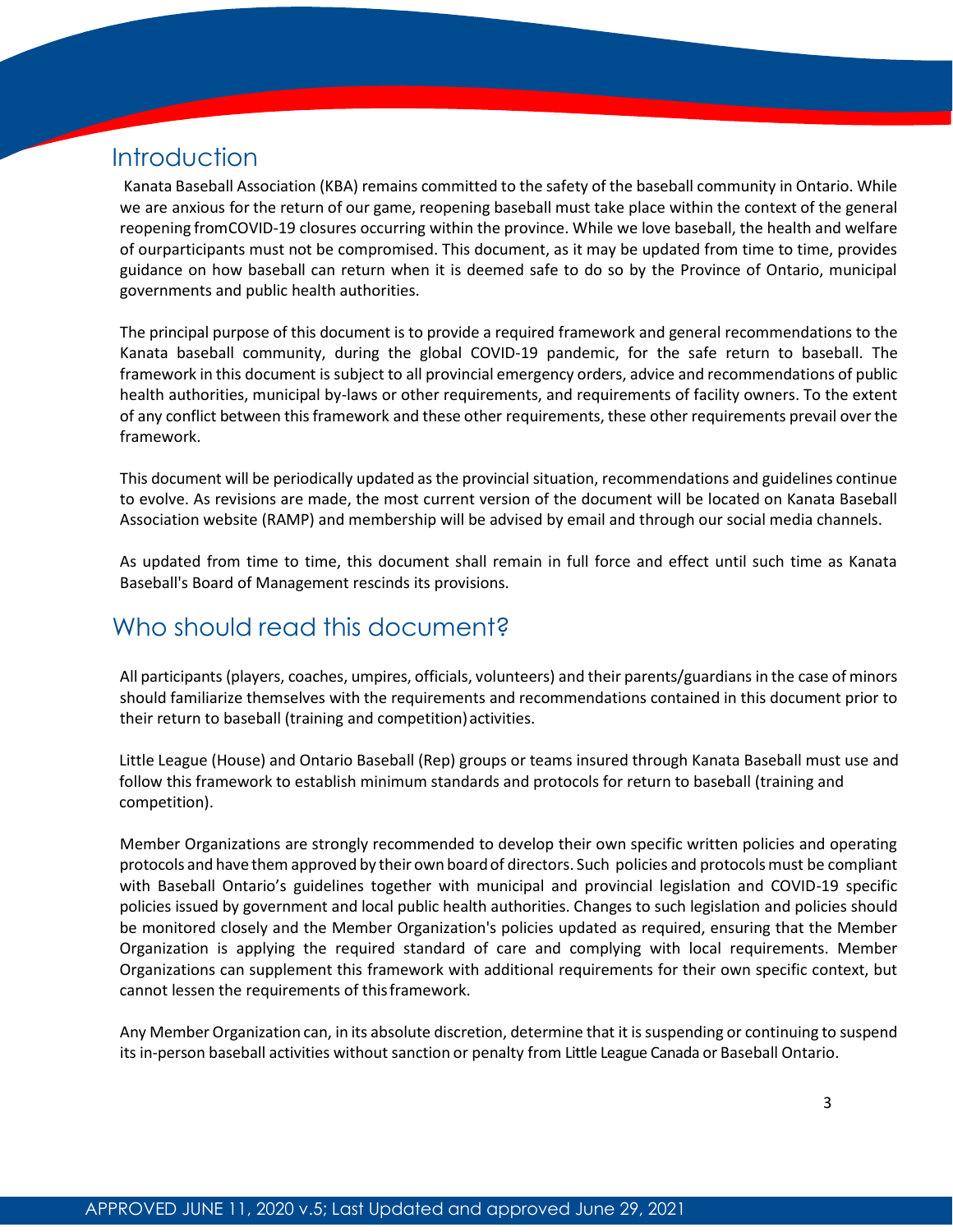Players should not return to their baseball activities without considering the harmful effects of detraining. In fact, players may be exposed to situations of early fatigue due to reduced aerobic capacity orto injuries due to impaired muscle function, which can result in being counterproductive for his/her health.

When designing and carrying out physical exercise sessions, it will, therefore, be important to consider intensity, frequency, volume and method of exercise. A gradual increase is very important: after a period ofreduced training, it is essential to understand the importance of following a period of gradual re-training. A resumption of physical activity by increasing both volume and intensity, but without modulating recovery periods, could lead to excessive fatigue or, in some cases, cause muscle injury or health problems.

The physical reconditioning should include a training program containing postural, stretching, core-stability and balance exercises to increase muscle tone and, at the same time, a program of endurance activities to improve aerobic capacity. Later, it would be appropriate to gradually introduce the sport's specific movements, and in particular throwing and armcare.

Until it is possible to return to full squad practices, outdoors and/or at the gym, the suggestion is to maintain an active lifestyle, by dedicating at least 45-60 minutes every day practicing activities that allow the maintenance of a good state of health combining aerobic activities with muscle strengthening and flexibility exercises. The workout intensity must vary according to individual physical and training conditions, as well as climatic conditions, possibly gradually increasing over time.

## <span id="page-3-0"></span>Recommended Standards

The list of protocols below set out the minimum standards for the organization of baseball events. While these guidelines will help mitigate the risk of COVID-19 infections - they cannot eliminate it completely. Persons, who do not feel safe in returning to baseball activities, are encouraged to refrain from doing so and will not be subject to any penalties or sanctions from Baseball Ontario and/or Member Organizations.

## <span id="page-3-1"></span>General

<span id="page-3-2"></span>*(applies to all practice, competition, team meetings or other in-person team activities)*

## Numbers

- At no point will a baseball event exceed the number of attendees (including players, coaches, umpires, association officials, volunteers, parents and other family members) noted as the maximum number by the Province of Ontario, or any relevant municipality or public health authority.
- The number of participants involved should be reviewed and kept down to the absolute essential (e.g. Team members, Officials, Umpires, Event staff, Volunteers, etc.)
- If the Province of Ontario and/or municipalities or public health authorities establish different Stages (or zones) of reopening in different areas of the province, the Stage established for the municipality where the team is located (i.e. home diamond) applies to that team. Travel by a team to another area of the province does not mean that the team can rely on the Stage of reopening of that otherarea.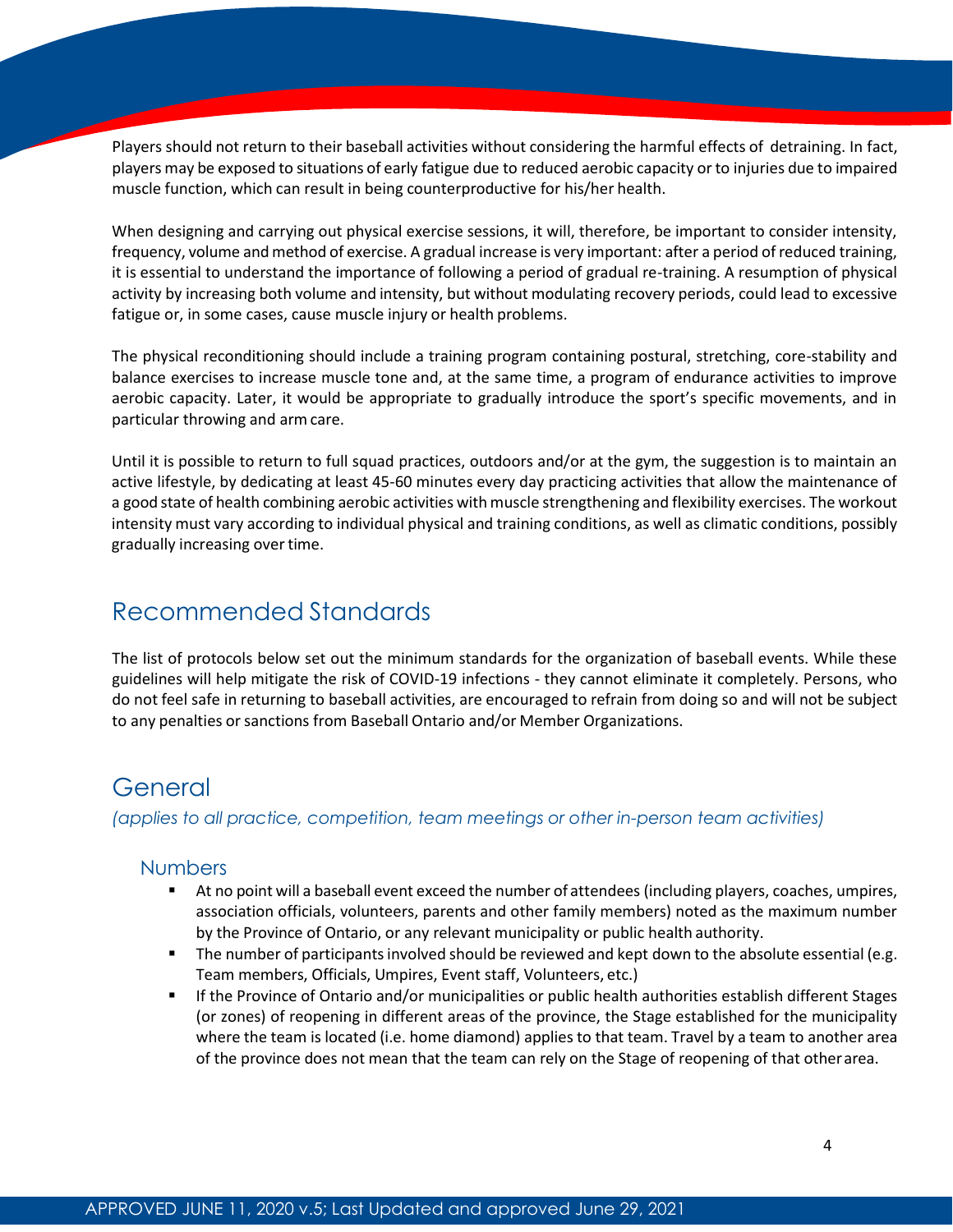- Coaching staff will keep an attendance tracker (written or electronic through Kanata Baseball's RAMP application) for all practices, games and in-person activities including all players, coaches, umpires, parents, and others in attendance, including name and contact information (email or phone).
	- $\circ$  If the attendance tracker is done in written form, within 24 hours of the event, , the coaching staff will provide Kanata Baseball (AttendanceTracker@kanatabaseball.com) with a copy of the attendance tracker for each event. Kanata Baseball will produce the attendance tracker to Baseball Ontario, NCOBA, Little League Canada or Public Health upon request.
	- $\circ$  If the attendance tracker is done through Kanata Baseball's RAMP application, Kanata Baseball will provide the attendance tracker to Baseball Ontario, NCOBA, Little League Canada or Public Health upon request.

## <span id="page-4-0"></span>Screening/Diagnosed with COVID-19/Return from COVID-19

- Self-screening through <https://covid-19.ontario.ca/self-assessment/> is required by all participants, volunteers and spectators prior to attending any game, practice, meeting or other in-person team activity and any individual shall not attend if they fail the screening protocol.
- A person, who is identified as part of an at-risk group, but otherwise passes the screening questions is discouraged from participating in in-person baseball activities, but they are not considered to have failed the screening protocol.
- Any participant, volunteer or spectator diagnosed with COVID-19 or who has been in contact with any person having COVID-19 in the previous 14 days MUST not attend any game, practice,meeting or other in-person team activity and MUST notify their local public health authority.
- Any participant, volunteer or spectator diagnosed with COVID-19 must be cleared by appropriate medical authorities prior to attending any in-person baseball activity. Evidence of the clearance needs to be provided to the Member Organization.

## <span id="page-4-1"></span>Cleaning/Sanitization

#### *(Thefollowingapply whereof theguidelinesrefer tocleaning,sanitizing, disinfecting, wipingor similarterms):*

- Teams are to have soap and water or 70% (or higher) alcohol hand sanitizer and disinfectant wipes (or acceptable option) readily available at all times, and especially in any medical treatment areas. A list of recommended disinfectants is available on the Health Canada website: [https://www.canada.ca/en/health-canada/services/drugs-health-products/disinfectants/covid-](https://www.canada.ca/en/health-canada/services/drugs-health-products/disinfectants/covid-19/list.html)[19/list.html](https://www.canada.ca/en/health-canada/services/drugs-health-products/disinfectants/covid-19/list.html)
- General cleaning shall be done with microfiber cloths and appropriate cleaning products from the previous bullet.
- General cleaning shall take place several times a day using different cleaning cloths for each type of object/surface (i.e. doors, tables, chairs, control panels such as those for scoreboards, remote controls, etc.)
- All cleaning personnel (not including those individuals who work for the municipality or facility owner, who shall follow whatever guidelines are established by their employer) shall be protected appropriately with face mask and protective gloves at a minimum. This applies to the cleaning of facilities and/or equipment in accordance with the requirements of this document.
- At 15U and below, only adults shall perform cleaning/sanitization functions. At 16U and above, players and adults may perform cleaning/sanitization functions.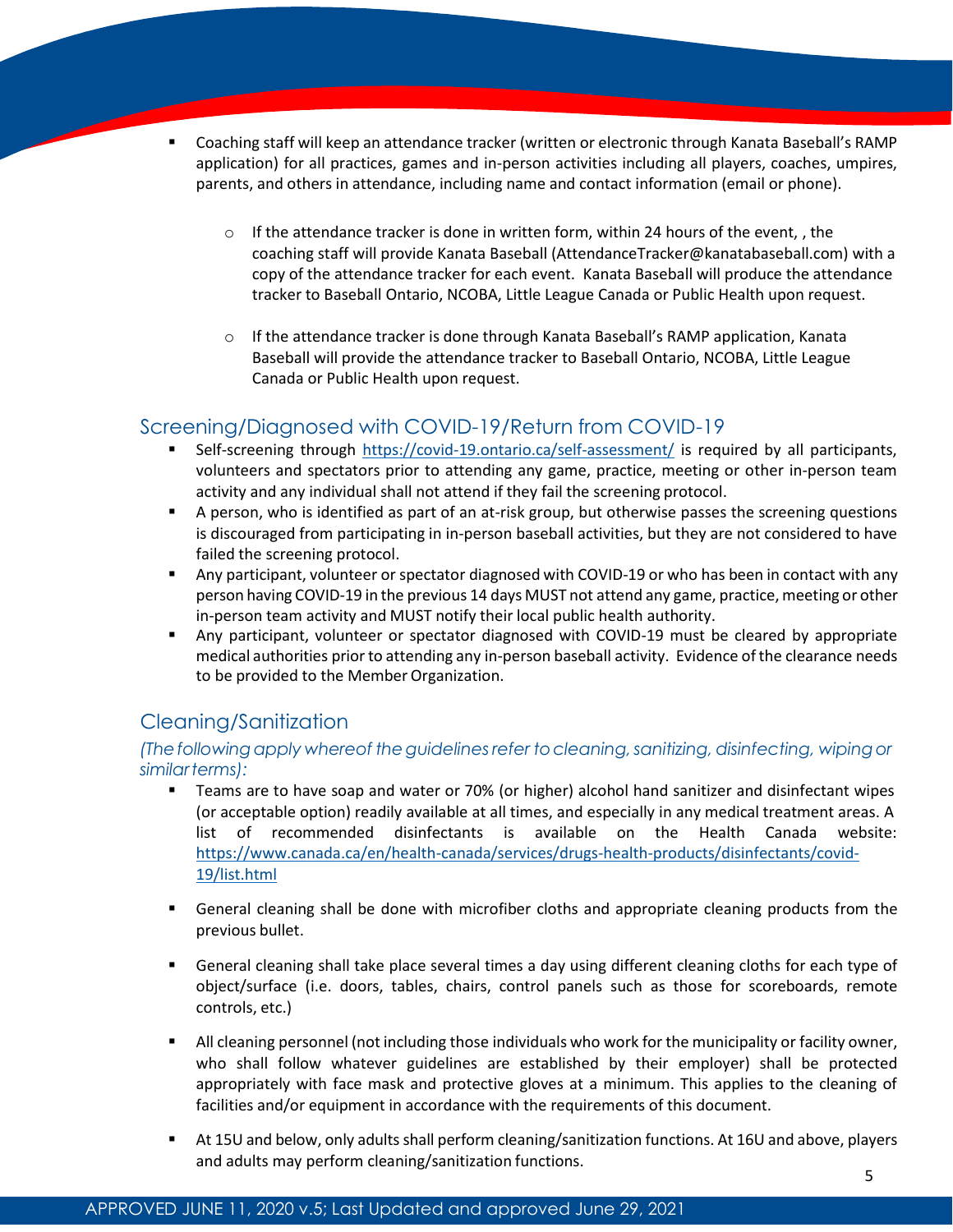- Those not involved in the cleaning/sanitization shall stay a minimum of 3 metres (10 feet) away from the cleaning/sanitization activities.
- Cleaning/sanitization products will not be used by or stored within access of young children.
- **•** Where this document requires the use of protective gloves, this shall mean PPE gloves and not batting gloves or baseball mitts.

#### <span id="page-5-0"></span>Implementation of Safe Physical Distance

- Maintain minimum of 3 metres (10 feet) distancing during physical activity, including warm ups, pregame andpost-game activities, wherever possible.
- Use of dugouts should be avoided where safe physical distance cannot be maintained.
- Use as much space as required outside the dugout (but in safe areas outside of the field of play) to maintain adequate physical distance.
- Avoid congestion at points of entry to the diamond (i.e. gates, dugout doors, etc.) to allow maintenance of 3 metres (10 feet) distancing among participants.
- **■** If spectators are in attendance, specific spectator measures for physical distancing shall be set as required/recommended by the local public healthauthorities.

## <span id="page-5-1"></span>Use of Face Masks / Face Coverings

- Players and coaches are required to wear non-medical face masks or face coverings while off the field of play including while on the bench during the game.
- Players are encouraged to wear non-medical face masks or face coverings during play.
- Coaches in the field of play must wear non-medical face masks or face coverings when they approach a player, other coach or umpire. Coaches are encouraged to wear non-medical face masks or face coverings in other situations.

#### <span id="page-5-2"></span>Establishment of Hygiene Standards

- Clean hands at least every inning for games or every 30 minutes or after handling shared equipment at practices.
- Avoid touching eyes, nose and mouth with your hands.
- **EXEC** Sneeze and/or cough in a tissue or the internal crease of the elbow. Avoid contact of hands with personal respiratory points.
- <span id="page-5-3"></span>▪ All potentially infected waste (i.e. disposable tissues, masks, protective gloves, etc.), hygiene material, rubbish, debris, etc., in all shared spaces (diamonds, dugouts, washrooms, change rooms, etc.) shall be disposed of safely at the end of the in-person baseball activity.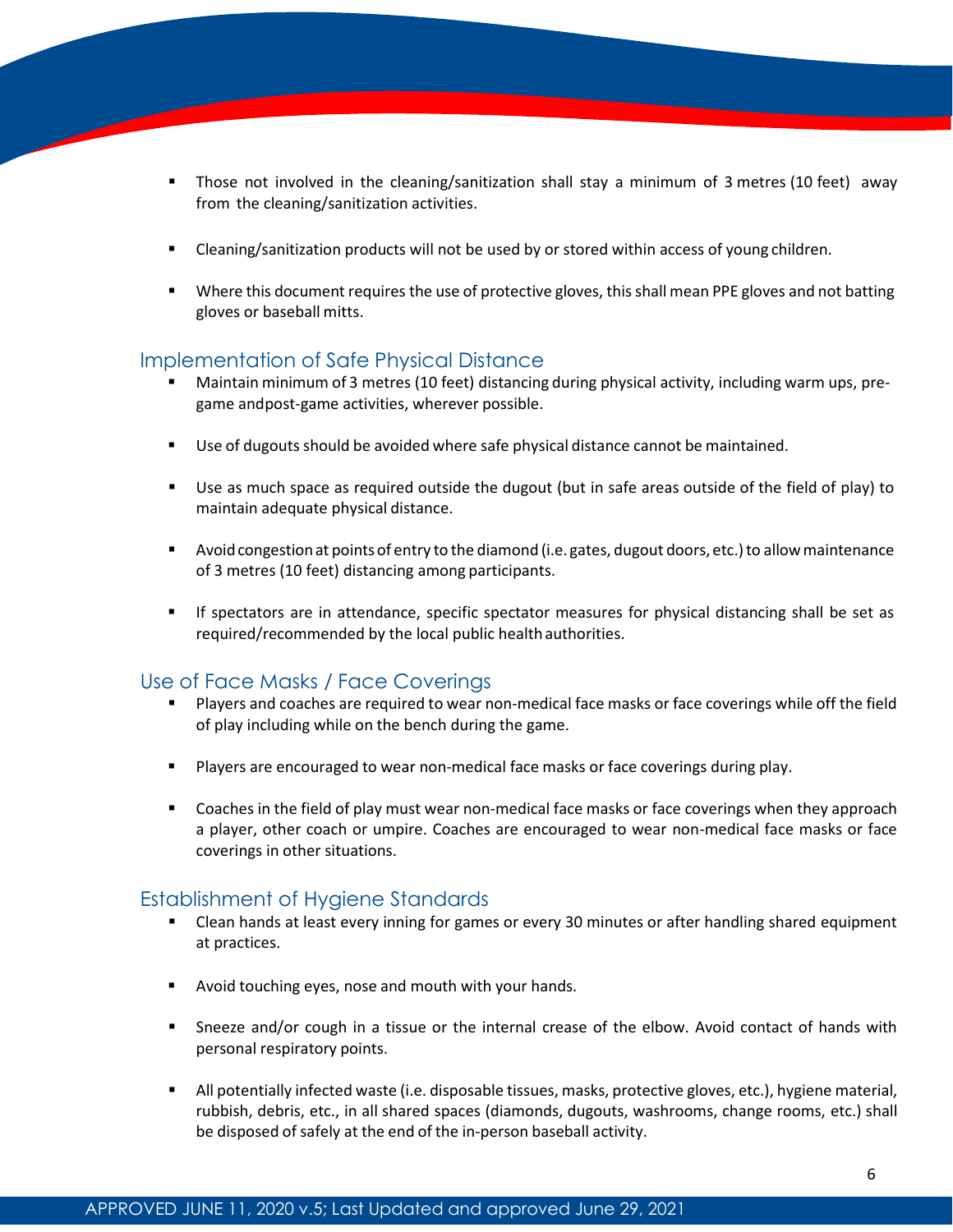#### Venues

- Scheduling of diamonds must allow for a minimum of 30 minutes between the conclusion of the prior event and the start of the subsequent event to allow for: (1) the team(s) involved in the prior event to clean/sanitize equipment, dispose of garbage from common areas, and have all team members vacate the facility BEFORE (2) the team(s) involved in the subsequent event enter the facility and clean/sanitize common areas; without crossover between the teams participating in the two events. In the case of games, this may require Member Organizations to establish appropriate "drop dead" or "no new inning" rules to allow for safe crossover between events.
- Participants, volunteers and spectators for a subsequent event shall remain in their motor vehicle in the parking lot until participants, volunteers and spectators from the prior event have returned to their motor vehicles. Member Organizations should designate appropriate waiting areas for any participants, volunteers and spectators not arriving in motor vehicles.
- For games, both the home team and the visiting team are responsible for cleaning/sanitizing their dugout before and after games. It is recommended that change rooms/clubhouses not be used. If it is necessary to use them, physical distancing requirements shall be observed. The team using the
- change room/clubhouse shall clean/sanitize it before and after use.
- Washrooms are to be open and accessible only at the discretion and direction of the municipality or facility owner where the venue is located.
- Under no circumstances will local acceptable usage limits established by facility owners (i.e. accessing off limits areas of parks or other facilities etc.) be violated.
- Thorough disinfection of common spaces before/after use including:
	- Frequently touched areas of dugouts, including aluminum benches, bat racks and helmet racks
	- Maintenance equipment including golf carts, tractors,etc.
	- ◆ Door handles, fence/gate latches
	- Any other spaces that come into frequent touch
	- Establishment of sanitation stations with soap and water and/or alcohol-based hand sanitizers at all entrances/exits to diamonds and complexes
	- Provide disinfectant wipes and advise event staff and volunteers to disinfect door handles, fence or gate latches, and any other spaces that come into frequent touch in all areas several times per day. Where the municipality or facility owner does not provide maintenance staff to complete these duties several times per day, it is the responsibility of the Member Organization to doso.

## <span id="page-6-0"></span>Spectators

- **■** If/when spectators are allowed, make sure to follow local authorities' guidelines.
- Ensure physical distance from participants and between spectators.
- Spectators are encouraged to bring their own chairs for personal use or bring disinfectant wipes to clean the area where they sit. Municipalities and/or facility owners may or may not be cleaning bleachers on a regular basis.
- <span id="page-6-1"></span>Spectators are encouraged not to wander to other areas of the park in which the diamond is located.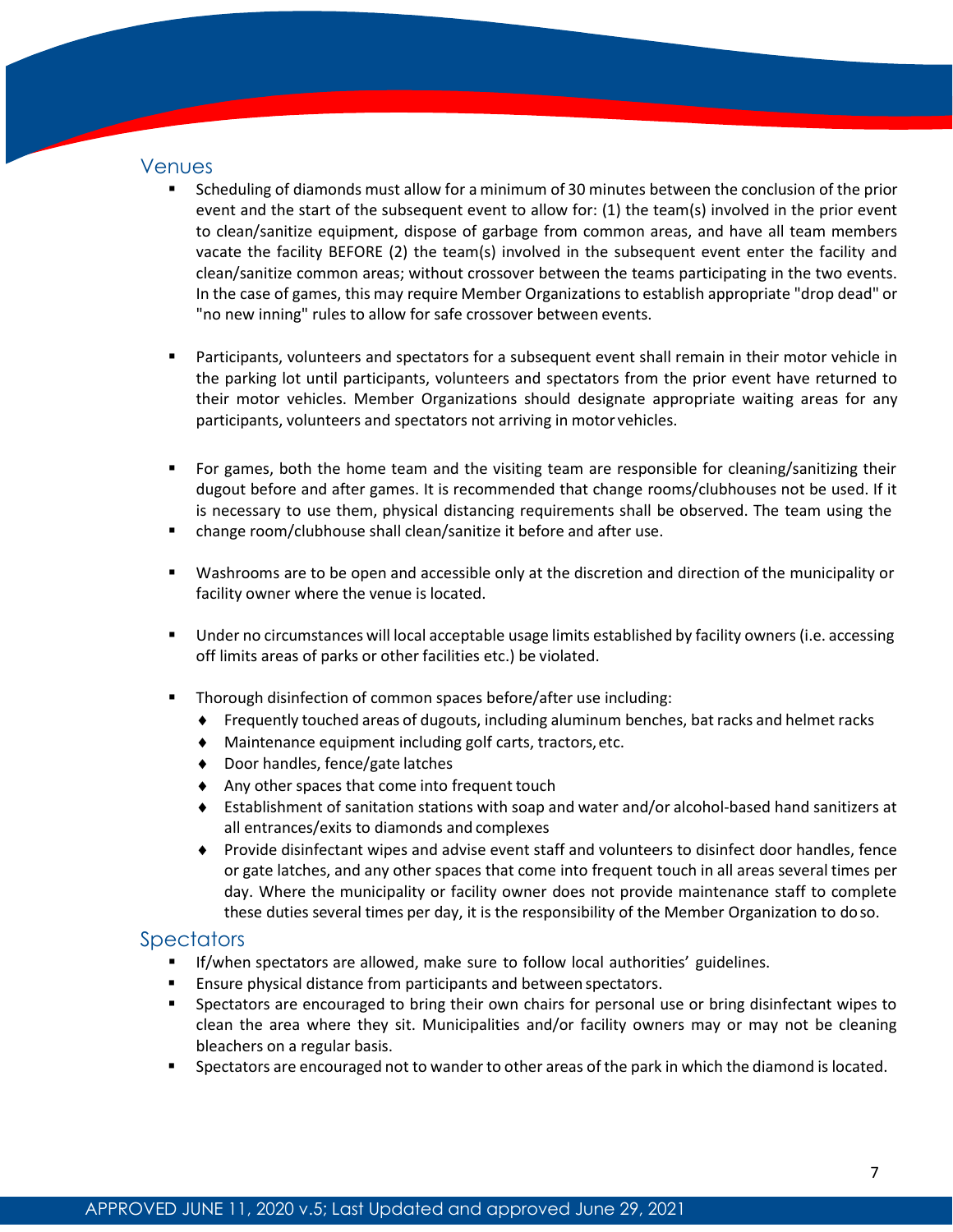## <span id="page-7-1"></span>**Thunderstorms**

■ If a baseball event is interrupted by thunder, participants, volunteers and spectators are to return to their motor vehicles until the baseball event is cancelled or able to resume. Ifsomeone does not have a motor vehicle, they may shelter in a safe location but must maintain a minimum of 3 metres (10 feet) distancing from others, if possible.

## <span id="page-7-0"></span>**Practice**

#### *(applicable to practices and games)*

Practice ortraining is amore controlled environment than the game environment. Practice can also accommodate fewer numbers of participants than games. Accordingly, it is envisioned that return to practice will likely occur priorto return to play. The protocolslisted under General also apply to Practice. Below are some practice specific protocols to be implemented by all MemberOrganizations.

## **Spectators**

- Sharing of equipment such as batting helmets, catchers' masks, or other equipment likely to have been exposed to respiratory droplets should be avoided. Each player should have his/her own bat, helmet, baseball mitt(s), batting gloves, rosin bags, etc. and store these items inside their personal bag when not in use.
	- $\circ$  Equipment that must be shared must be cleaned/sanitized between players' use.
- Avoid personal clothing, equipment or electronics etc. being left in common places. Store inside personal bag always.
- **•** PPE worn in the field of play by choice of the participant recommended not to be white or grey.
- Rules of acceptable behaviour cannot be contravened.
- General equipment (eg. L-screens, field maintenance equipment, bases) must be wiped down between groups if it must be shared

## <span id="page-7-2"></span>**Participants**

Participation by those in high-risk demographics (elderly and those with chronic conditions or who are immune compromised) is discouraged.

- No spitting, including tobacco and other products
- No sunflower seeds or chewing gum
- No sharing of water/energy drink bottles or food
- No shared water jugs, coolers or drink dispensers
- No handshakes, fist or chest bumps, high fives, hugs, kisses, etc.

#### <span id="page-7-3"></span>Indoor Practices

<span id="page-7-4"></span>Indoor workouts are merely a particular form of practice and all protocols required by these Baseball Ontario Return to Sport COVID-19 Guidelines on the part of a Member Organization with respect to outdoor practices apply with respect to indoor practices. In the case of an indoor practice, the Member Organization will typically have less control over the facility than is the case with an outdoor facility permitted from a municipality. As such, Member Organizations are encouraged to consult with the owner/operator of the facility to ensure that appropriate sanitization protocols and safety precautions are in place with respect to thefacility.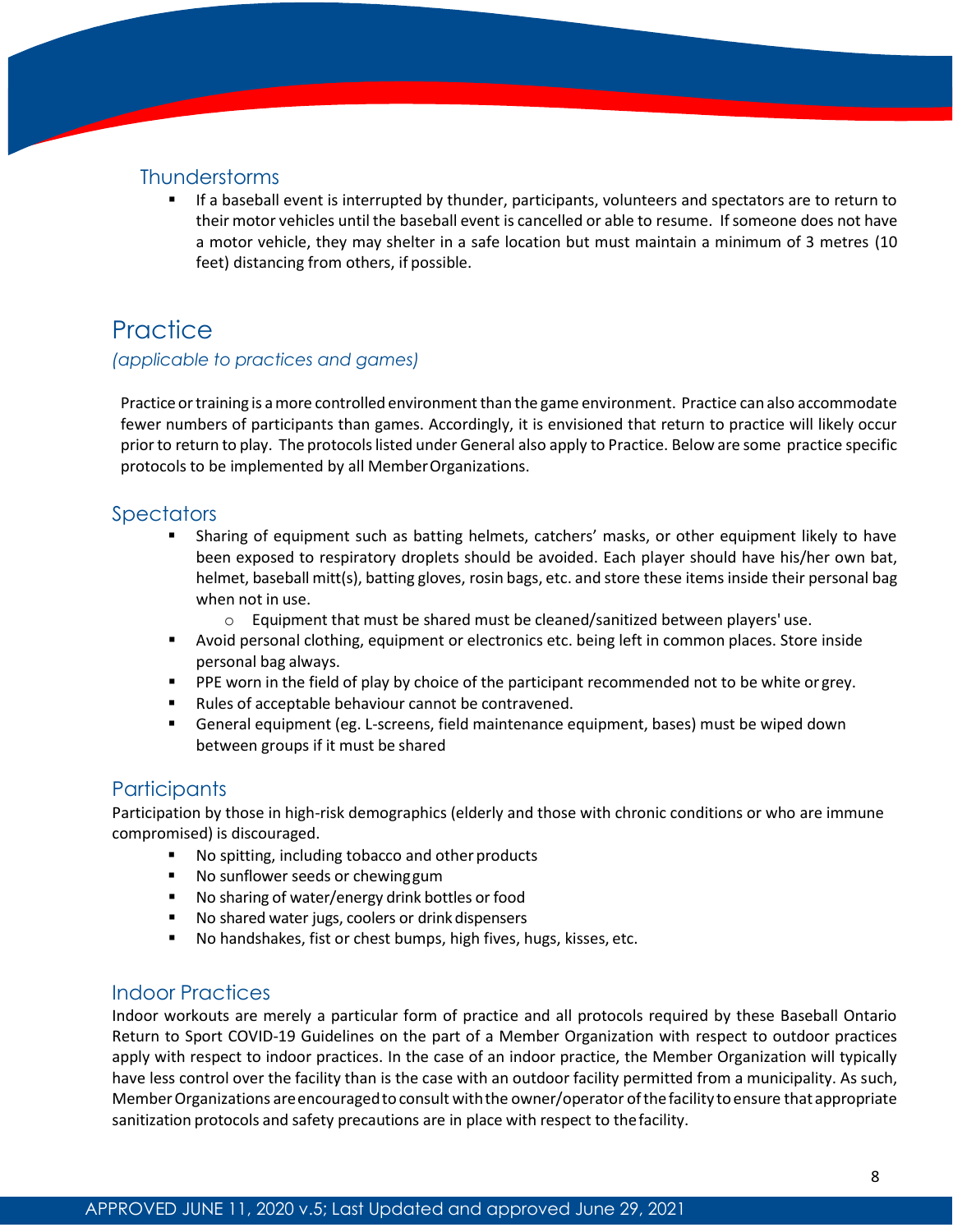## **Competition**

Sports activity and life in general have been significantly affected by COVID-19 prevention measures in place across the globe. Although baseball is moderate in contact, there are several factors that each Member Organization will need to evaluate. Our traditional ways of competing will need to be altered in many instances to allow usto be back on the field of play while minimizing the risk of infection. The protocolslisted under General and Practice also apply to Competition. Below are some competition specific protocols to be implemented by all Member Organizations.

## <span id="page-8-0"></span>Pre-game

- Except as noted in the following bullet point, the two teams may share the field for pre-game warm up provided physical distancing is maintained. Each team shall stay in the outfield area on its side of the field. Hitting whiffle balls in the outfield is not considered BP for purposes of the following bullet point.
- Only one team shall be on the field at a time for BP (on the diamond), and Infield or infield/outfield practice.
- Pre-game ceremonies (i.e. anthems, first pitch ceremonies, etc.) are discouraged
- Minimum physical distance of 3 metres (10 feet) at Home Plate meeting wearing non-medical mask or facecovering.

#### <span id="page-8-1"></span>**Baseballs**

■ Ball prep (mud rubbing) to be done by one appointed personnel with protective gloves. No use of saliva in preparing balls.

#### <span id="page-8-2"></span>**Bats**

No bat boys/girls shall be allowed.

## <span id="page-8-3"></span>Other Equipment

- Masks worn by pitchers, when they so choose, will be assessed as per existing rules regarding distracting colours, etc. (recommended that it not be white or grey). Rules of acceptable behaviour cannot be contravened.
- No sharing of catcher's masks in warming up pitchers. If no catcher's mask is readily available, warm up pitches may be thrown to a player/coach who is standing, but not squatting.
- A safety base may be used at first base. It is not mandatory to use it. The home team will determine if it is to be used for a particular game.
- At 8U/9U, the circle to be used around the pitching machine shall be a circle with 12' diameter instead of the 8' diameter circle specified in the 8U/9U rules.
- <span id="page-8-4"></span>■ At 8U/9U, the offensive team coach feeding the pitching machine shall sanitize/clean their hands after every offensive inning.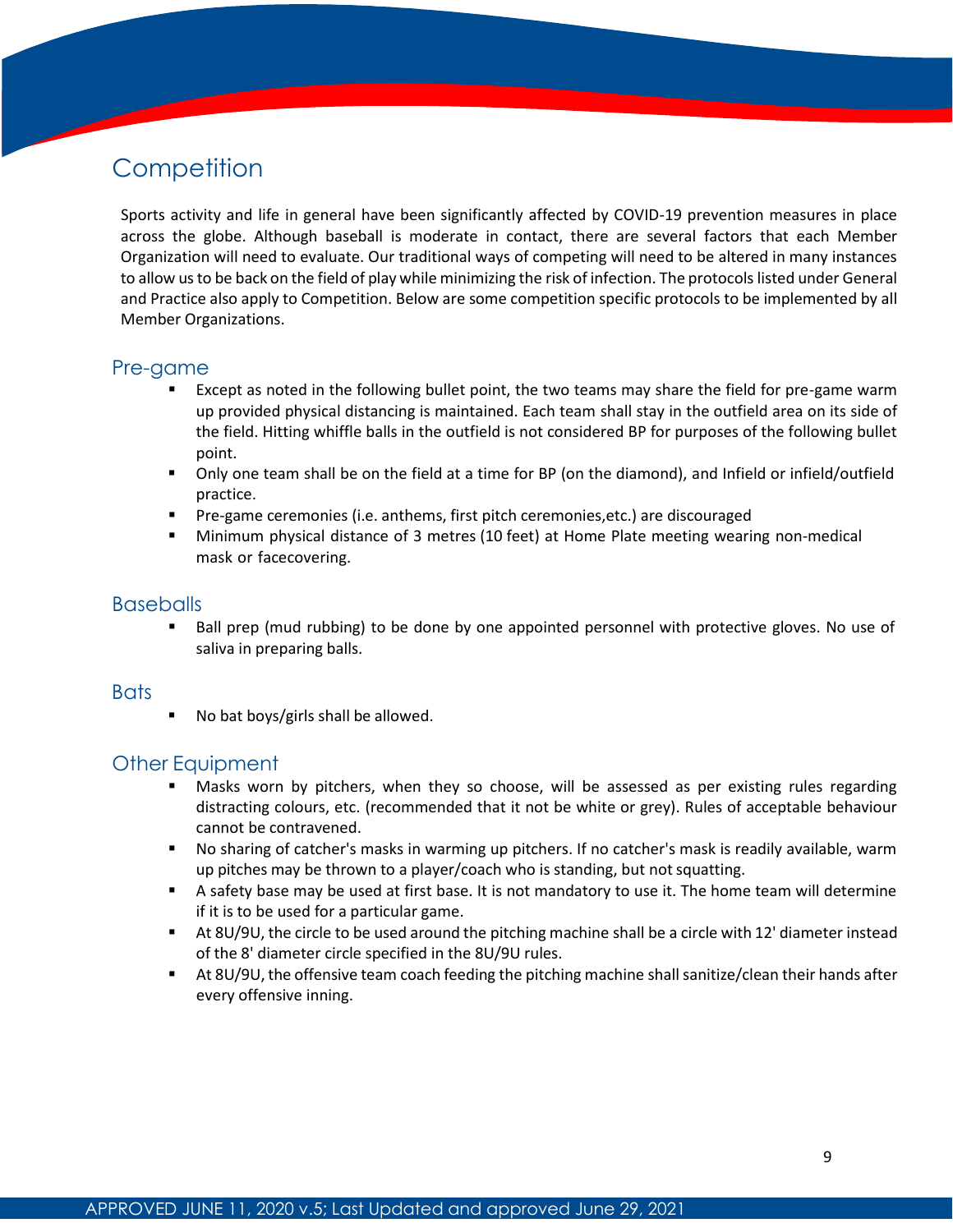## **Umpires**

- Ball/Strike umpire:
	- May work from behind the catcher as long as he/she is wearing a PPE mask or face covering.
	- May work from behind the catcher with or without a mask if fully vaccinated.
	- Must work 3 metres (10 feet) behind the pitcher if not wearing a PPE mask or face covering.
- The use of hand sanitizer every half inning is required.
- Umpires in the field may wear PPE masks at their discretion.

## <span id="page-9-0"></span>Score Keepers/Pitch Counters

- Should always work from a restricted area and keep safe distance from others and from each other. If using a scorer's booth, it must be cleaned/sanitized before and after use.
- Avoid paper scoring/pitch counting when possible. Prioritize electronic scoring program as alternatives.
- Scoring equipment and microphones, if applicable, shall be thoroughly cleaned before and after use.

## <span id="page-9-1"></span>In-Game

- Players shall not lick their fingers, blow on their hands or otherwise go to their mouth. When a pitcher violates this rule the umpire will stop the game, the pitcher will be required to sanitize his/her hands and the game ball will be replaced.
- Tag plays are allowed, but the defensive player should vacate the area as soon as reasonably practicable following the tag.

## <span id="page-9-2"></span>Coaches

- Team meetings, including pitching visits, shall maintain physical distance of 3 metres (10 feet) minimum. A maximum of 1 person (coach or player) and the pitcher may be included in a pitchingvisit.
- Use of Personal Protective Equipment (PPE) (visor or mask, gloves) must be used by trainers (or persons performing trainer function) when assessing an injury
- If a coach must approach an umpire, physical distancing of at least 3 metres (10 feet) must be maintained. Failureto do so may result in ejection.
- While on offence, base coaches must always stay within their box, except to avoid a play being made in the coach's box.
- **■** Any discussions between coaches and players (eg. batter visiting  $3<sup>rd</sup>$  base coach; coach talking to runners, etc.) must maintain physical distancing of at least 3 metres (10 feet) and the coach must wear a non-medical mask or face covering.
- Pitchers, catchers, spotters and bullpen coaches must always maintain a physical distance of 3 metres (10 feet) while pitchers are warming up in the bullpen

## <span id="page-9-4"></span><span id="page-9-3"></span>**Travel**

- Local travel within Kanata's public health zone is permitted and among public health zones at the same level of Provincial restriction.
- **•** Travel outside of Kanata's public health zone is not permitted to an area of lesser restriction.
- It is the responsibility of the team to confirm that they are not entering a zone that does not allow the planned activity.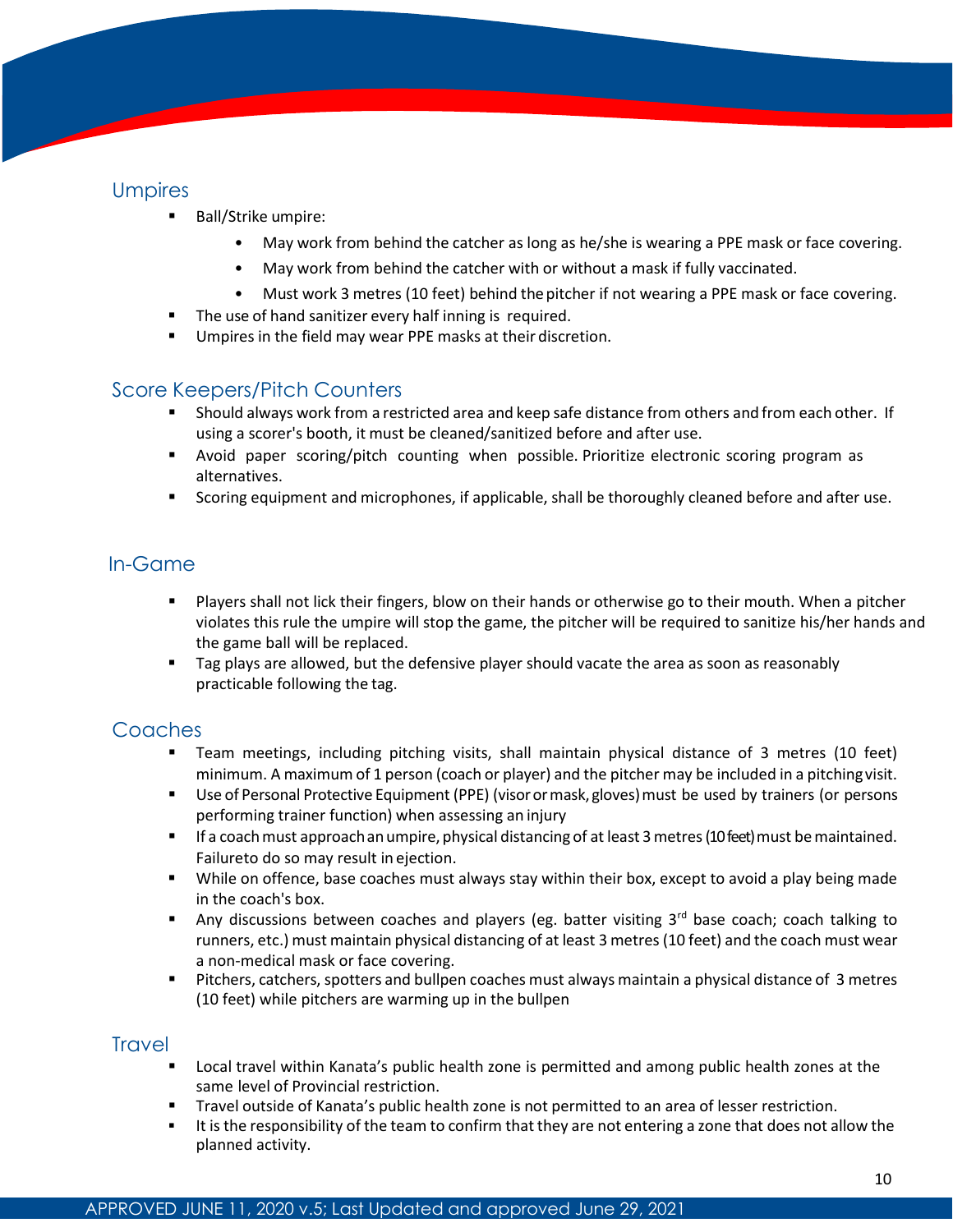Permits for travel out of province will be issued by the OBA Office in accordance with normal operating procedures, but will be withdrawn should restrictions preventtravel at the time ofthe event

#### <span id="page-10-0"></span>**Tournaments**

*(Including regular season tournaments, localor affiliated associationplay-offs,select loop play-offs, ReporSelect provincial play-offs and eliminations):*

■ Tournaments need to comply with all Competition requirements.

## Best Practices

The following, while not mandatory requirements, are suggested best practices or other considerations which Member Organizations and their teams should take into consideration with respect to in-person baseball activities:

- Run drills with players in groups of 3 to 4 (maintain groups intact throughout all practices to minimize number of interactions)
- **EXECONS** Consider split squad practices with no physical cross-over between sessions.
- Each player to have their own portable chair that is not shared.
- Minimize number of coaches in order to maximize players.
- **E** Distribute practice plan in advance to reduce the need for huddles / close communication.
- Group rotation in one direction (i.e. clockwise around field)
- Use of protective gloves and personal face masks by all event personnel, participants (where feasible), and spectators.
- Use of physical barriers (e.g. Plexiglas) at points of interaction between event personnel and spectators (e.g. entry gate or ticket stand)
- Encourage [good handwashing](https://www.who.int/gpsc/5may/How_To_HandWash_Poster.pdf) techniques (Link)
- **Encourage proper mask [usage: How](https://www.canada.ca/en/public-health/services/publications/diseases-conditions/covid-19-safely-use-non-medical-mask-face-covering.html) to wear a mask safely (Link)**

## <span id="page-10-1"></span>**Enforcement**

It is the expectation of the Kanata Baseball Association that all participants, volunteers, spectators, and directors will respect these protocols and adhere to them not only for their own safety, but for the safety of all participants. Failure to abide by these rules will come with repercussions. These protocols will be enforced for in-person baseball activities. Except where a protocol identifies a specific sanction or penalty, enforcement should be by way of a warning against the violator and then a request to leave the in-person activity. In the case of repeated violation. Kanata Baseball members and participants not following these protocols may result in discipline up to and including, expulsion from baseball activities. Intentional violations of these protocols by individuals may result in disciplinary action, up to and including, suspensions and expulsion.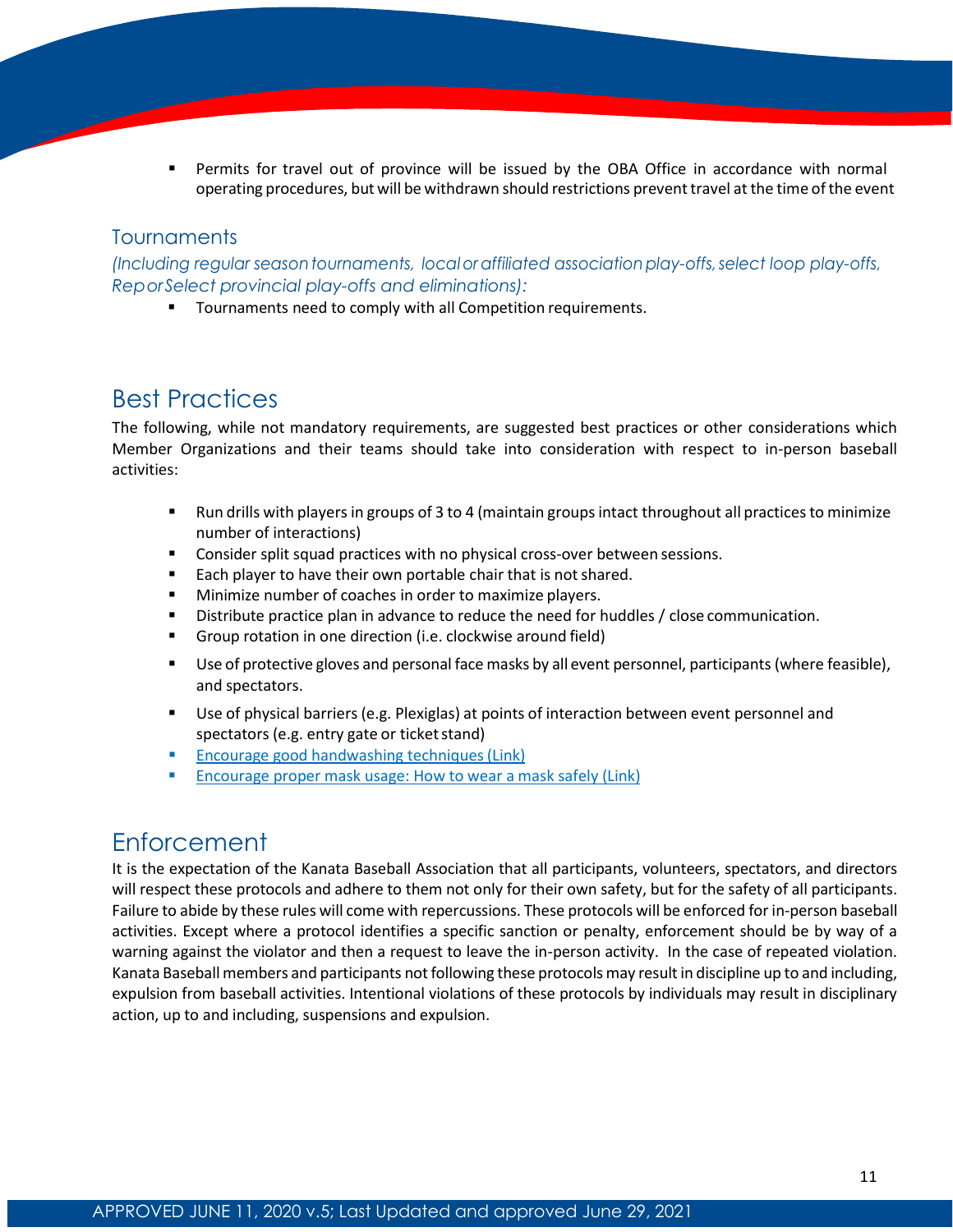## Annex A: City of Ottawa Conditions of Use

## **COVID-19 Conditions of Use** Step 2 **Re-Opening Framework**

Organization Name: KANATA BASEBALL ASSOCIATION (Kanata Little League base ball Assoc.) Main Contact. KEITH ALLINGHAM, RANDY HUGHES Contract # (MANY)

- 1. All users must comply with all current quidelines, regulations and recommendations related to COVID-19 by Ottawa Public Health, the Municipal and Provincial government, the sport governing body and their Association.
- 2. A valid \$2 Million Liability Insurance Certificate naming the City as an additional insured is required.
- 3. All individuals must complete an assessment prior to entering the facility. All assessments must be completed the same day clients are attending their booking time.
- 4. The contract holder will make sure all participants, including players, coaches and parent/guardians, are prescreened for COVID-19 based on the information below and that they have collected contact information to support contact tracing.

The following individuals are not permitted to participate in the rental:

- Anyone who has recently returned from traveling outside of Canada, in the past 14 days. Đ.
- Anyone who has knowingly been exposed to or been in contact with anyone who has tested positive īL. for COVID-19, in the past 14 days.
- Anyone who is sick or has any of the following symptoms: iii.

| Runny Nose | Cough       | Difficulty<br>Breathing | Muscle Aches              | Nausea/<br>Vomiting        | Difficulty<br>Swallowing |
|------------|-------------|-------------------------|---------------------------|----------------------------|--------------------------|
| Fever      | Sore Throat | Headache                | Loss of Taste<br>or Smell | Abdominal<br>Pain/Diarrhea | Shortness of<br>Breath   |

5. Prior to permitting any players in an organized sports league to practice or play the sport in the facility, the facility must ensure that the league has prepared a safety plan in accordance with section 3.3 of Schedule 1.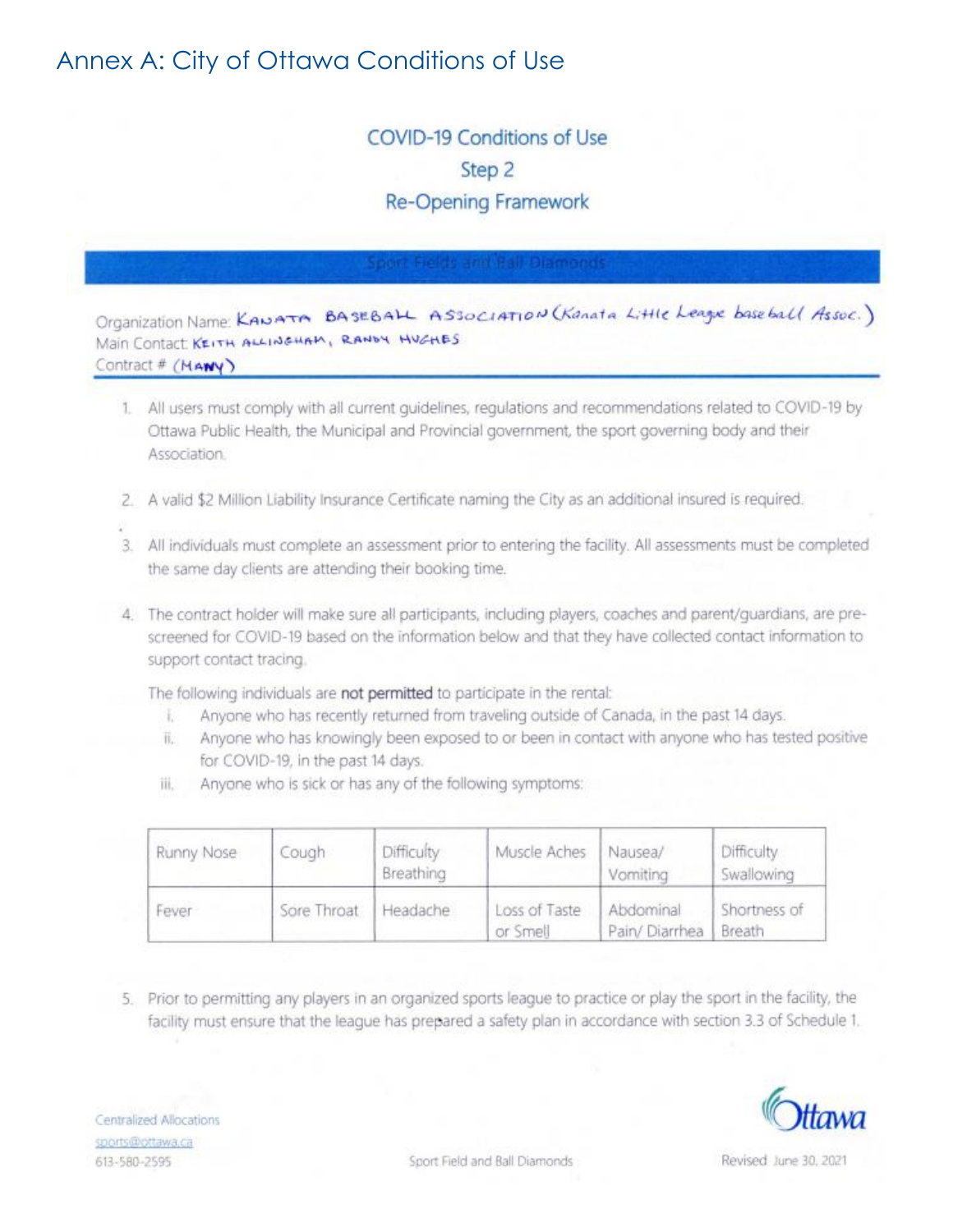## **COVID-19 Conditions of Use** Step<sub>2</sub> **Re-Opening Framework**

- 6. There are no limits on participation numbers and no requirements for cohorts. Game play, league play and tournaments are allowed, but team sports or games that may result in personal contact must not be practiced or played unless the sport or game has been modified to avoid personal contact.
	- 7. The number of spectators at the facility at any one time must not exceed:
		- for a facility that has an area designated for spectator seating, 25 per cent of the usual seating capacity, È. and
		- ii. for a facility that does not have an area designated for spectator seating, 25 per cent capacity, determined by taking the total square metres of the area, dividing that number by 16 and rounding the result down to the nearest whole number.
	- 8. The person responsible for the facility, or, where there is no such responsible person, the person holding a permit for the use of the facility, must,
		- record the name and contact information of every member of the public who enters the facility, 证.
		- ÎV. maintain the records for a period of at least one month, and
		- only disclose the records to a medical officer of health or an inspector under the Health Protection V. and Promotion Act on request for a purpose specified in section 2 of that Act or as otherwise required by law.
	- 9. Clubhouses must be closed, except,
		- for the purpose of serving food or beverages to members or patrons in accordance with section 1 of this Schedule.
		- ii. for the purpose of being used by appointment as event or meeting space in accordance with section 4 of Schedule 1,
		- or to the extent they provide access to equipment storage, a change room; shower room or iii. washroom or a portion of the facility that is used to provide first aid.
	- 10. Any person who is engaged in physical fitness or sports training activities must maintain a physical distance of at least three metres from any other person.
	- 11. The City of Ottawa is not responsible for cleaning, sanitizing or disinfecting touch points including benches, nets, bleachers, dugouts, etc.
	- 12. All bookings are required to be scheduled to reflect the pre-established booking schedule. It is important to maintain the allocated times to allow staff sufficient time to prepare for the next rental and transitional period.



Centralized Allocations sports@ottawa.ca 613-580-2595

Sport Field and Ball Diamonds

Revised June 30, 2021